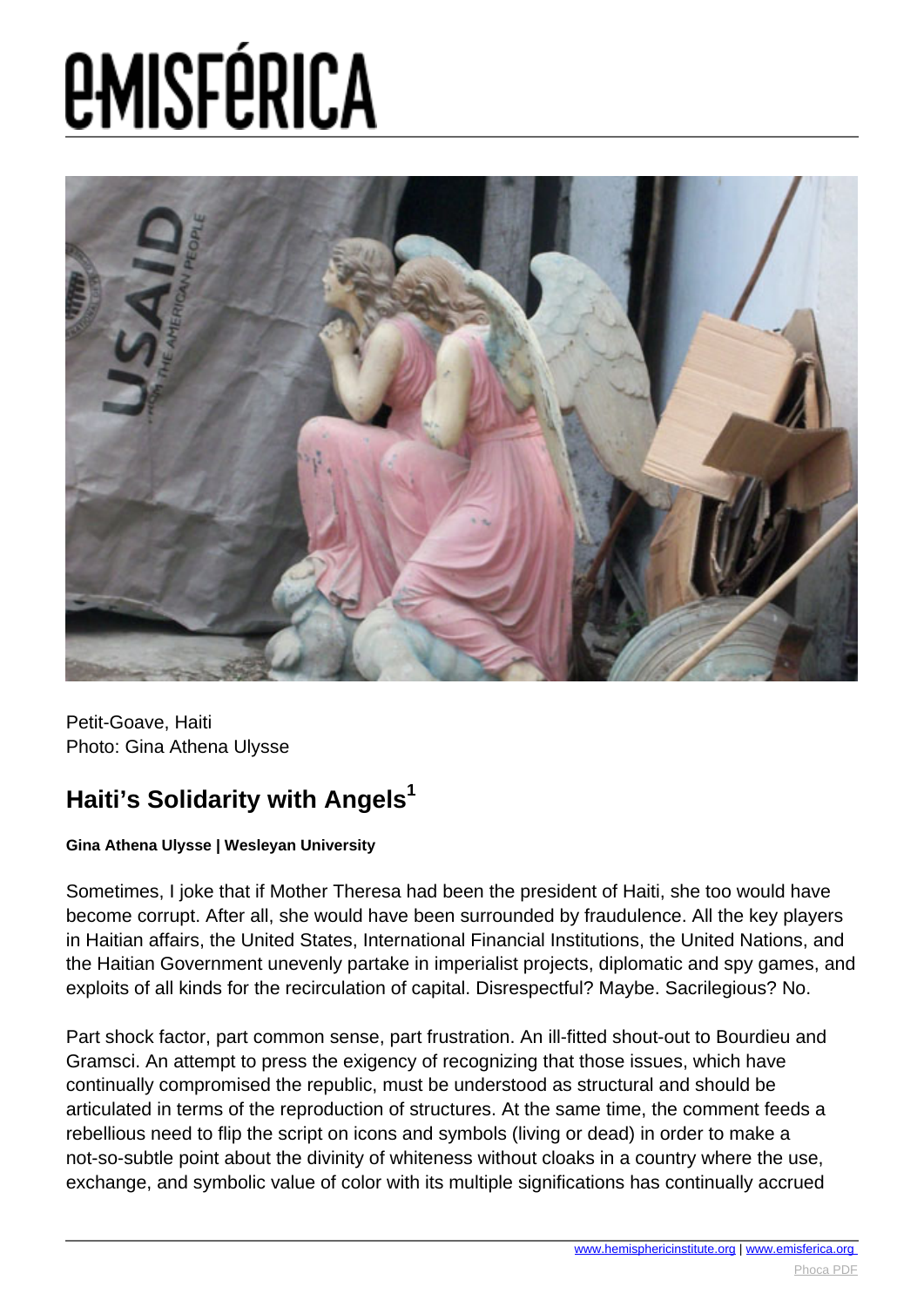## *EMISFÉRICA*

interest since the first documented encounter between Europeans and the indigenous population. The two are not unrelated.

Angels were always white, flesh-color white that is, until activists lobbied Crayola and the company changed flesh white to peach.

It is nothing short of fiction to think that Mother Theresa could save Haiti anymore than the the two genuflecting angels looking for deliverance from the American people and the USAID's logo (unseen in the photo) of two clasped hands—one dark, one light—signifying an (impossible) partnership between unequals (rivals). No one can save Haiti. Regardless of individual intent, the president enters into preordained relations from which he can hardly be extricated unscathed at the very moment in which he is placed in, rises to or buys the office with borrowed funds that need to be repaid. No one is above the fray, whether they be men of arms, men of commerce, men of the cloth, men of letters, or the arts and the like. Hats off to the aberration, but they likely be men.

Haiti does not need to be rescued. If that was not evident before January  $12<sup>th</sup>$  when the earth cracked open, it became hypervisible to the world soon after, as we all became witness to human rights violations of all kinds in the name of expediency. Children labeled orphans were whisked off to far away lands. Humanitarian aid came bearing guns. Protect the borders. In desperate times, thou shall not question the benevolence in the gift. Brown angels always seem to be replications of originals. Simply darkened. Others remade in the image of Self.

Haiti does not need to be saved. Haiti needs to be restructured if those who have always been its casualties of non-representation—the nameless poor—are to ever matter given that the state abandoned its nation long ago. Nothing made this more apparent than the mass graves. This overspill of misery had to be contained. The state treats the dead as they do the living. Now rain threatens to wash even more away.

Will the earthquake's dead ascend and become angels? Too many of them knew: solidarity is improbable.

Agneau de Dieu, qui enleve le peché du monde, donne nou la paix Lamb of God that takest away the sins of the world, grant us peace

**Gina Athena Ulysse** was born in Petion-Ville, Haiti. She is an Associate Professor of Anthropology, African-American Studies and Feminist, Gender and Sexuality Studies at Wesleyan University in Middletown, CT. She earned her Ph.D. in anthropology the University of Michigan in 1999. She is the author of Downtown Ladies: Informal Commercial Importers, A Haitian Anthropologist and Self-Making in Jamaica (Chicago 2008). She has also published articles, essays on research methods, feminism, Haitian diasporic tensions, and Vodou as well as creative non-fiction in referred journals and anthologies. A